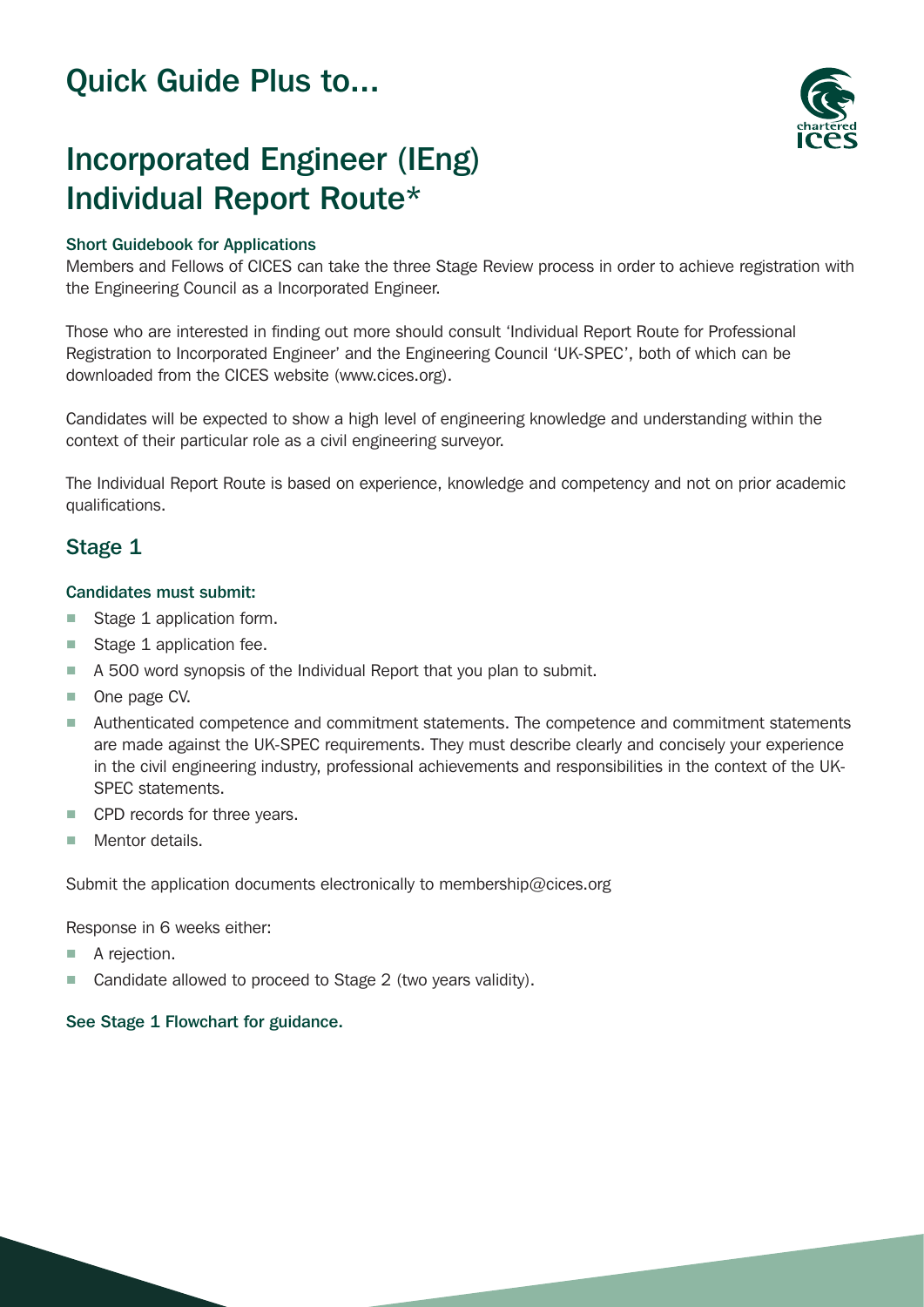

#### Stage 1 Flowchart



## Stage 2

## Candidates must submit:

- Stage 2 application form.
- Stage 2 application fee.
- A full Individual Report (3,000 to 8,000 words excluding acknowledgements, references, footnotes, bibliography and appendices). Here you have to show that you are familiar with the subject matter of the report and give sufficient detail to demonstrate an understanding of the issues, with the application of engineering principles underpinning the arguments.
- A 2,000 word Personal Report. The Personal Report should describe the structured training and responsible experience that you have gained in your experience to date.
- Updated CPD records.
- Sponsor Questionnaires. Whilst all three sponsors should know you well, and be convinced through direct experience, that you are a fit and proper person to be recommended for registration, the Lead Sponsor should additionally become familiar with the current standards required for assessment. The Lead Sponsor must read and sign submitted reports.

## See Stage 2 Flowchart for guidance.